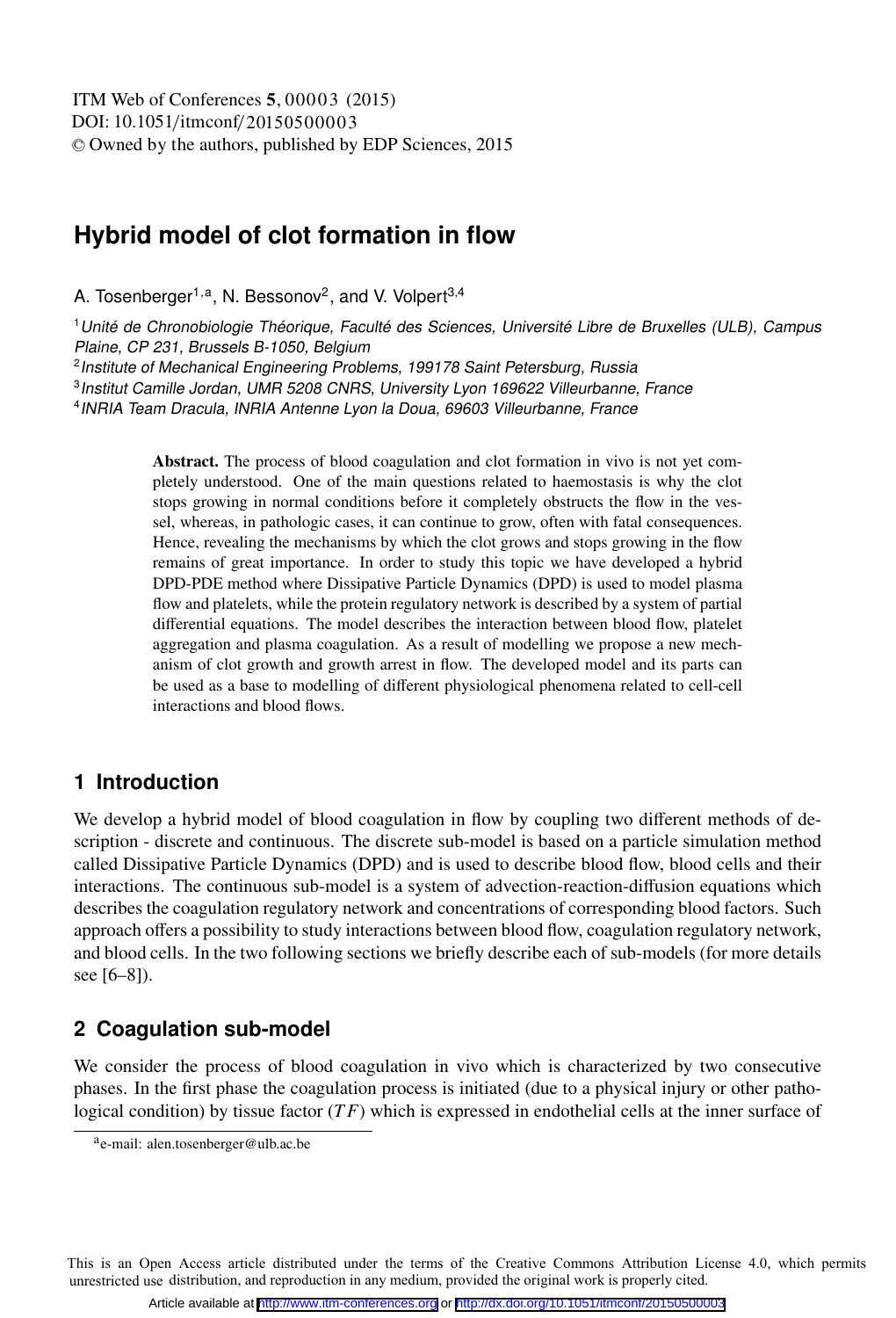

Figure 1. A simplified scheme of the coagulation cascade showing the characteristic reactions.

blood vessels. During the initiation phase the presence of tissue factor leads to the activation of a small but critical amount of prothrombin  $(II)$  to thrombin  $(II<sub>a</sub>)$ . Although being a very potent coagulant, during this stage thrombin concentration remains low, while the secreted tissue factor is rapidly inhibited by a protein called Tissue Factor Pathway Inhibitor (TFPI). As the effect of tissue factor is limited it is necessary to sustain the production of thrombin in order to create the blood clot. Hence, the initiation phase is followed by the amplification phase in which the activation of prothrombin to thrombin is accelerated through a self-accelerated process. Among many functions, the main purpose of thrombin in coagulation is to act as the enzyme in the activation of fibrinogen (*I*) to fibrin  $(I_a)$ , which then polymerizes  $(I_p)$  and creates a net-like structure solidifying the blood plasma. The explosive increase of thrombin concentration leads to the rapid generation of fibrin and finally to the creation of a stable clot. The described phases and reactions can be considered as the main characteristics of the coagulation in blood plasma, however, the whole regulatory network is much more complex involving about 30 different blood factors and complex reactions. In our work we consider a simplified scheme (Figure 1) and a qualitative model corresponding to the main characteristics of the regulatory network. Here we show the minimal model including two partial differential equations for concentrations of thrombin and fibrinogen, and one ordinary differential equation for the concentration of fibrin.

$$
\frac{\partial I_I}{\partial t} + \mathbf{v} \cdot \nabla H_a = D_{II_a} \Delta H_a + k_1 (H_a)(C_{II} - H_a) - s_1 H_a,
$$
\n
$$
\frac{\partial I}{\partial t} + \mathbf{v} \cdot \nabla I = D_I \Delta I - k_2 (H_a) I (C_{I_p} - I),
$$
\n
$$
\frac{\partial I_p}{\partial t} = k_2 (H_a) I (C_{I_p} - I),
$$
\n(1)

where  $II_a$ , *I* and  $I_p$  are concentrations of thrombin, fibrinogen and fibrin polymer respectively, **v** is the velocity field obtained from the flow simulations (see the following section),  $D_{II_a}$  and  $D_I$  are diffusion coefficients,  $C_{II}$  is the initial concentration of prothrombin,  $s_1$  is the thrombin degradation/inhibition rate, and *C<sub>Ip</sub>* is the maximal concentration of fibrin polymer. The rates of production of thrombin and fibrin polymer are given by the functions  $k_1$  and  $k_2$  respectively:

$$
k_1(H_a) = k_1^0 \frac{H_a^2}{T_0 + H_a}, \qquad k_2(H_a) = k_2^0 H_a,\tag{2}
$$

where  $k_1^0$ ,  $T_0$  and  $k_2^0$  are some constants. This minimal model can be extended to take into account other, more detailed aspects of the coagulation cascade related to specific pathologies.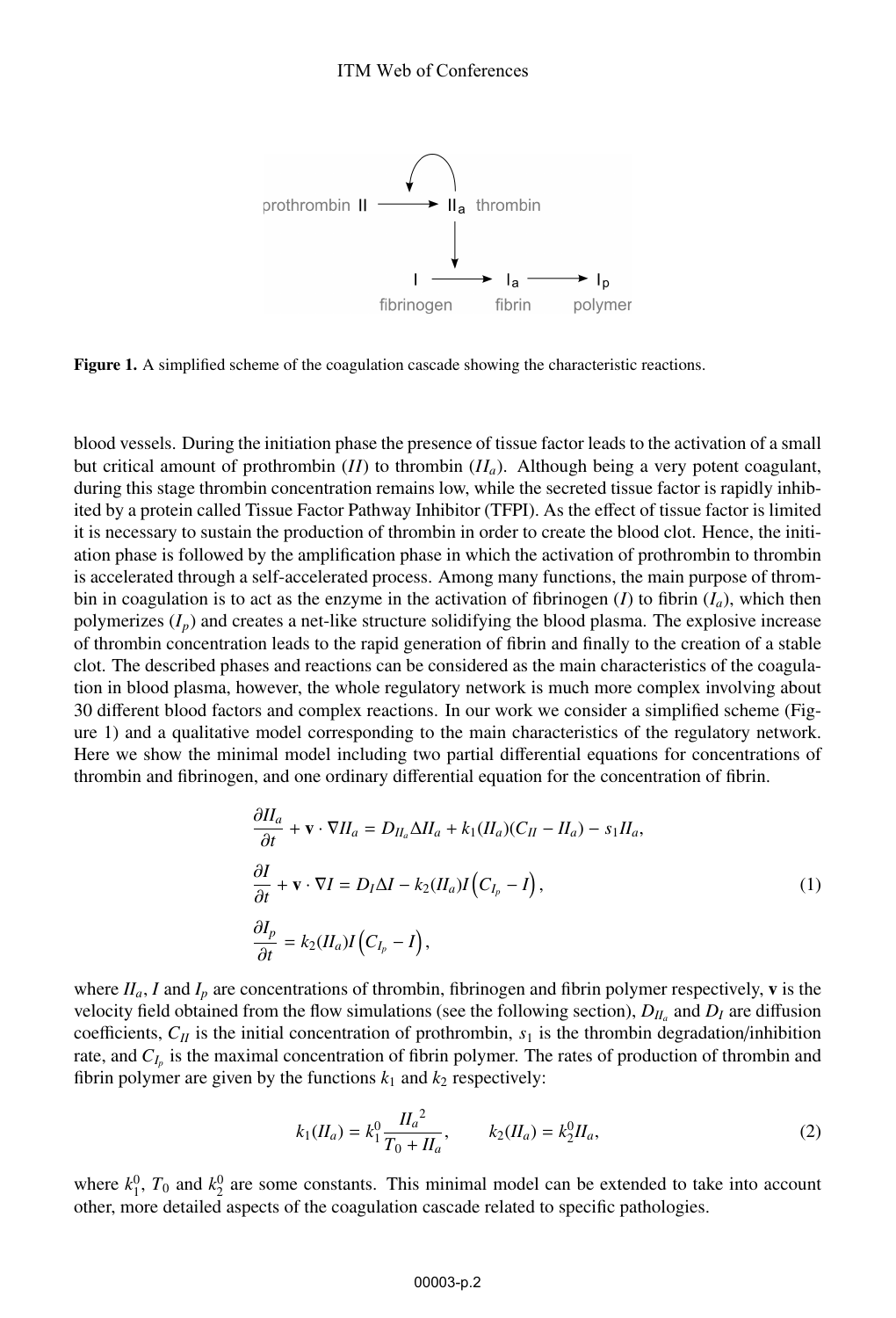#### **3 Blood flow sub-model**

The discrete sub-model describes the flow of blood cells immersed in blood plasma. The sub-model is based on the Dissipative Particle Dynamics (DPD) method, which is a meso-scale particle method suitable for simulating media with hydrodynamic properties. In DPD, three pair-wise forces act between each two particles in some relative proximity defined by a force cut-off radius (for more details see [3, 4, 7]). In our model each DPD particle describes either a single drop of blood plasma or a single platelet. A more detailed model of blood cells is also possible, however, it increases significantly the number of DPD particles and with it the computational cost of simulations. In that case each blood cell is modelled by a deformable membrane model [1, 2, 4] where the cell membrane consists of DPD particles between which we impose elastic forces.

In the simple model, individual platelets are modelled as single DPD particles and we describe their interactions and aggregation. As each DPD particle (plasma or platelet) describes a certain volume, we can consider a spherical model where the volume is defined by the radius of the sphere. We chose the level of DPD description such that the volume of all DPD particles is the same and their diameter is equal to the radius of platelets  $d<sub>P</sub>$ . To describe different types of adhesion between platelets we introduce an adhesion force which acts between connected platelets:

$$
\mathbf{F}_{ij}^A = \begin{cases} f^A(t_{ij}) \left( 1 - \frac{r_{ij}}{d_P} \right) \hat{\mathbf{r}}_{ij}, & \text{if } d_P \le r_{ij} \le d_D, \\ \mathbf{0}, & \text{if } r_{ij} < d_P \text{ or } r_{ij} > d_D, \end{cases}
$$
(3)

where where  $\mathbf{r}_i$  is the vector of position of the particle *i*,  $\mathbf{r}_{ij} = \mathbf{r}_i - \mathbf{r}_j$ ,  $r_{ij} = |\mathbf{r}_{ij}|$ ,  $\hat{\mathbf{r}}_{ij} = \mathbf{r}_{ij}/r_{ij}$ ,  $d_p$  is the platelet diameter *t<sub>i</sub>* is the age of the connection between the p platelet diameter,  $t_{ij}$  is the age of the connection between the platelets, while  $d_D$  (such that  $d_D > d_P$ ) is the critical distance after which the connection between two platelets is considered to be severed. The function  $f^A(t_{ij})$  describes strengths of different types of inter-platelet bindings:

$$
f^{A}(t_{ij}) = \begin{cases} k_{1}^{A}, & \text{if } I_{p}(i) \text{ or } I_{p}(j) < c_{I_{p}}, \text{ and } t_{ij} < t_{c}, \\ k_{2}^{A}, & \text{if } I_{p}(i) \text{ or } I_{p}(j) < c_{I_{p}}, \text{ and } t_{ij} \geq t_{c}, \\ k_{3}^{A}, & \text{if } I_{p}(i) \text{ and } I_{p}(j) \geq c_{I_{p}}, \end{cases}
$$
\n
$$
(4)
$$

where  $f_1^A < f_2^A < f_3^A$  are the three strengths of inter-platelet connections, representing respectively a weak bond due to GPIb receptors, a medium bond due to platelet activation and a strong bond due to reinforcement by fibrin polymer net. The platelet activation process is here approximated by the activation period  $t_c$  which represents the time needed for platelet activation measured from the moment of the connection establishing.  $I_p(i)$  and  $I_p(j)$  are levels of fibrin polymer  $I_p$  at the positions of platelets *i* and *j* respectively. The levels of  $I_p$  are given by the coagulation sub-model (system of equations (1)).  $c_{I_p}$  is the critical level of fibrin polymer. A platelet is considered to be a part of the clot core if it is in the clot and the fibrin concentration is higher than *cIp* at the position of that platelet. Therefore, the part of clot which covered by a concentration of  $I_p$  larger than  $c_l$  can be considered as the stable clot core. As platelets which are coated in fibrin become resistant to further adhesion [5], in the model we impose that platelets of the clot core cannot establish new connections.

The main result of the model is a possible new mechanism of clot growth and growth arrest in flow, presented in Figure 2. Simulation snapshots show the following stages of the clot growth: a) the clot begins to grow by formation of a platelet aggregate, b) some of aggregated platelets activate reinforcing the clot and protecting the concentrations of blood factors from the flow, c) fibrin begins to cover the growing clot allowing the clot to grow further until it reaches the critical size, d,e) parts of clot not covered by the fibrin net rupture and are taken by the flow, f) the last rupture leaves only the adhesion resistant clot core, which prevents the clot from growing further.